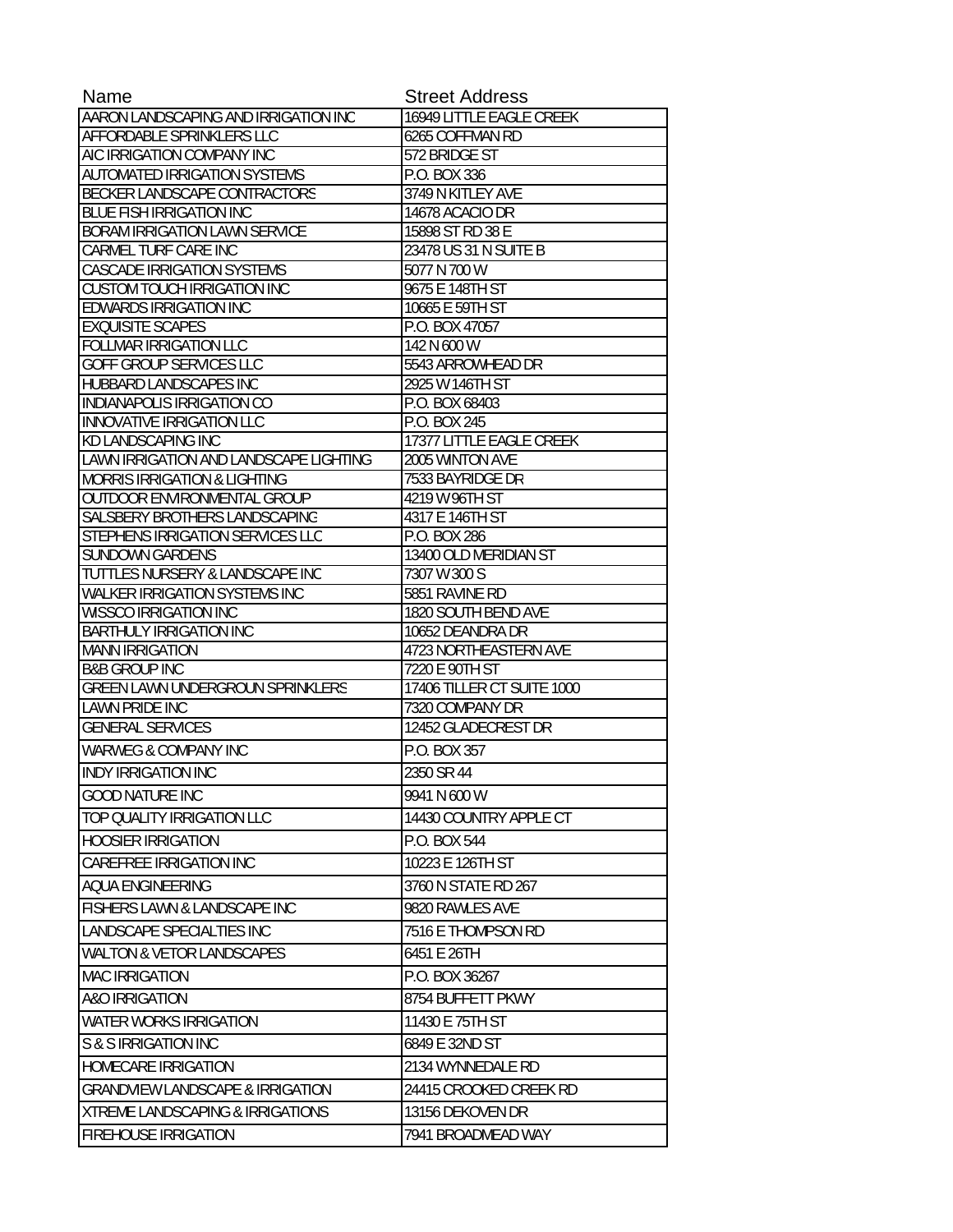| COFFEY LANDSCAPING LLC                  | 998 RITA DR        |
|-----------------------------------------|--------------------|
| HITTLE LANDSCAPING INC                  | 17778 SUN PARK DR  |
| <b>EZ RAIN IRRIGATION SERVICES, INC</b> | 8410 S EAST ST     |
| YARD PRO, LLC                           | 519 E COLUMBINE LN |
| <b>BALLARD IRRIGATION INC</b>           | P.O. BOX 878       |
|                                         |                    |
|                                         |                    |
|                                         |                    |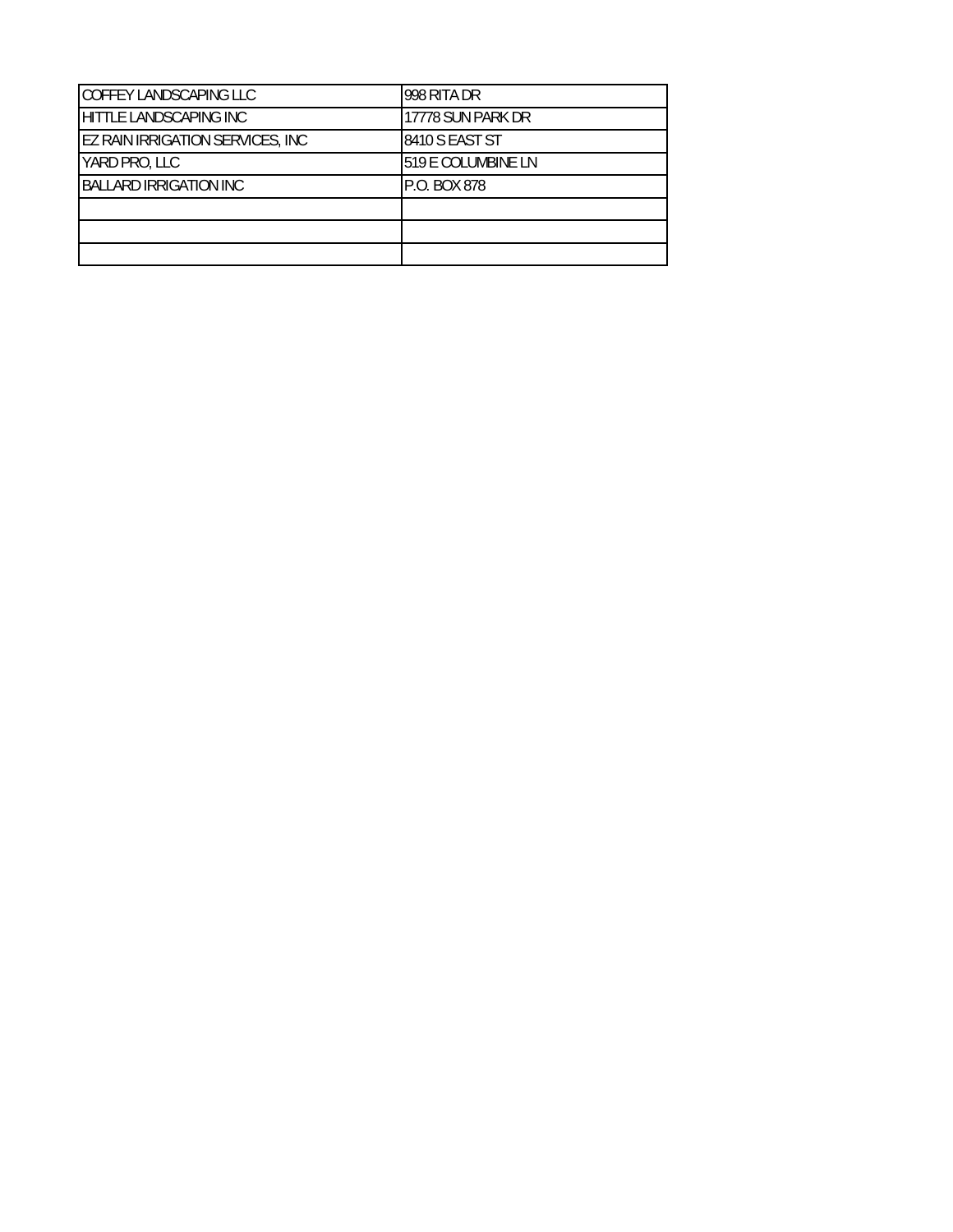| City St Zip                                        | <b>Phone Nmber</b>           |
|----------------------------------------------------|------------------------------|
| WESTFIELD, IN 46074                                | 317-896-3327                 |
| <b>INDIANAPOLIS, IN 46268</b>                      | 317-293-0845                 |
| MOORESVILLE, IN 46158                              | 317-831-8700                 |
| ZIONSVILLE, IN 46077                               | 317-873-4088                 |
| <b>INDIANAPOLIS, IN 46226</b>                      | 317-542-5200                 |
| <b>FISHER, IN 46040</b>                            | 317-485-7570                 |
| NOBLESVILLE, IN 46060                              | 317-773-5603                 |
| <b>CICERO, IN 46034</b>                            | 317-758-5722                 |
| MCCORDSVILLE, IN 46055<br>NOBLESVILLE, IN 46060    | 317-335-2686                 |
| <b>INDIANAPOLIS, IN 46236</b>                      | 317-774-1888<br>317-823-8842 |
| <b>INDIANAPOLIS, IN 46247</b>                      | 317-414-0382                 |
| ANDERSON, IN 46011                                 | 765-631-0638                 |
| GREENFIELD, IN 46140                               | 317-753-4344                 |
| <b>CARMEL, IN 46074</b>                            | 317-733-0700                 |
| <b>INDIANAPOLIS, IN 46268</b>                      | 317-769-3345                 |
| MCCORDSVILLE, IN 46055                             | 317-979-7258                 |
| WESTFIELD, IN 46074                                | 317-896-9180                 |
| SPEEDWAY, IN 46224                                 | 317-796-7896                 |
| <b>INDIANAPOLIS, IN 46236</b>                      | 317-945-3272                 |
| <b>INDIANAPOLIS, IN 46268</b>                      | 317-292-9776                 |
| <b>CARMEL, IN 46033</b>                            | 317-843-0100                 |
| WHITELAND, IN 46184                                | 317-535-5271                 |
| <b>CARMEL, IN 46032</b><br>NEW PALESTINE, IN 46163 | 317-846-0620<br>317-861-8733 |
| <b>INDIANAPOLIS, IN 46220</b>                      | 317-255-1574                 |
| SOUTHBEND, IN 46637                                | 800-659-1551                 |
| ZIONSVILLE, IN 46077                               | 317-873-3700                 |
| <b>INDIANAPOLIS, IN 46239</b>                      | 317-786-7895                 |
| <b>INDIANAPOLIS, IN 46256</b>                      | 317-845-1701                 |
| <b>WESTFIELD, IN 46074</b>                         | 317-373-6694                 |
| <b>INDIANAPOLIS, IN 46237</b>                      | 317-882-3200                 |
| <b>CARMEL, IN 46033</b>                            | 317-313-7723                 |
| GREENWOOD, IN 46143                                | 317-885-8983                 |
| MARTINSVILLE, IN 46151                             | 877-349-4639                 |
| MCCORDSVILLE, IN 46055                             | 317-336-7200                 |
| <b>FISHER, IN 46038</b>                            | 317-809-2315                 |
| GREENWOOD, IN 46142                                | 317-403-0440                 |
| FISHERS, IN 46038                                  | 317-842-2400                 |
| BROWNSBURG, IN 46112                               | 317-852-1797                 |
|                                                    |                              |
| <b>INDIANAPOLIS, IN 46229</b>                      | 317-899-1803                 |
| <b>INDISNAPOLIS, IN 46239</b>                      | 317-862-5880                 |
| <b>INDIANAPOLIS, IN 46219</b>                      | 317-545-4424                 |
| INDIANAPOLIS, IN 46236                             | 317-985-7573                 |
| FISHERS, IN 46038                                  | 317-694-1030                 |
| <b>INDIANAPOLIS, IN 46236</b>                      | 317-840-1106                 |
| <b>INDIANAPOLIS, IN 46226</b>                      | 317-549-0627                 |
| <b>INDIANAPOLIS, IN 46228</b>                      | 317-299-6422                 |
| <b>CICERO, IN 46034</b>                            | 317-984-5101                 |
| <b>FISHERS, IN 460387</b>                          | 317-918-2834                 |
|                                                    |                              |
| <b>INDIANAPOLIS, IN 46259</b>                      | 317-513-4611                 |